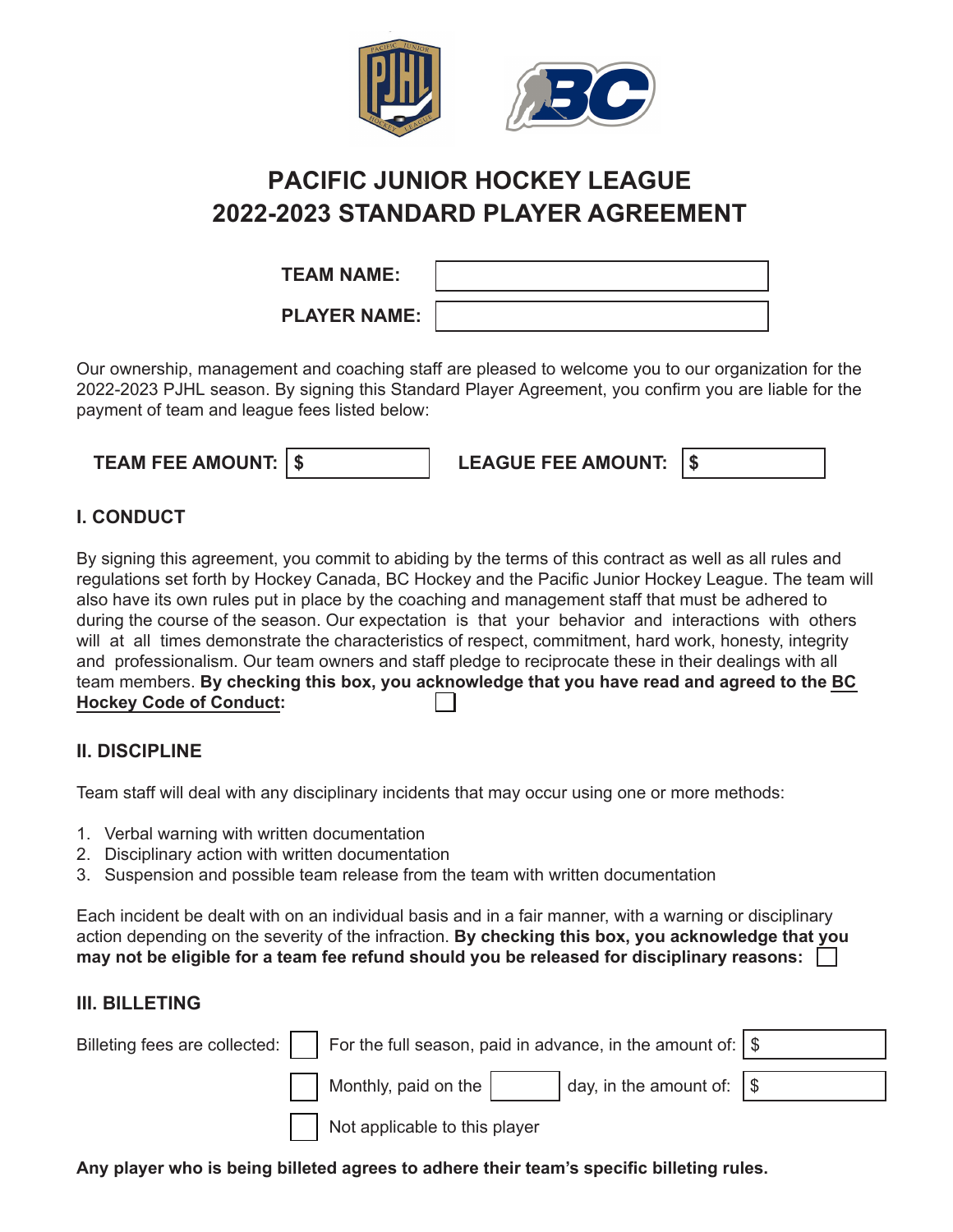#### **IV. TEAM FEES**

| The |                                                               | team fee for the 2022-23 season is: $\frac{1}{3}$ |                         |  |
|-----|---------------------------------------------------------------|---------------------------------------------------|-------------------------|--|
|     | There is a non-refundable team amount of $\sqrt{\frac{2}{3}}$ |                                                   | once the SPA is signed. |  |

Players designated as imports (non-Canadian) will be required to pay an additional \$150.00 (including taxes) to cover the cost of out-of-country transfer fees.

| Team fees include equipment costs: | <b>IYES</b> | <b>NO</b> , the equipment fee is: $ \$$ |  |  |
|------------------------------------|-------------|-----------------------------------------|--|--|
|------------------------------------|-------------|-----------------------------------------|--|--|

Team and League fees must be paid before the player plays in their first league game. League fees will be paid directly to the PJHL and must be paid before the player plays in their first league game.

#### **V. REFUNDS**

In the event a player is released by management, the team and league fee are refundable as follows:

| <b>IF RELEASED BY</b>                                                  | <b>REFUND %</b> |  |
|------------------------------------------------------------------------|-----------------|--|
| August 15 to September 30                                              | 80%             |  |
| October 1 to October 31                                                | 60%             |  |
| November 1 to December 1                                               | 40%             |  |
| December 2 to January 10                                               | 20%             |  |
| After January 10                                                       | No refund       |  |
| Note: Any refund will be calculated based on the full team fee amount. |                 |  |

#### **VI. EQUIPMENT**

All player equipment will be supplied by the player at their expense with the exception of the following:

| Helmet and full-face protection | Pair of hockey gloves       | Team hockey bag        |
|---------------------------------|-----------------------------|------------------------|
| Team track suit                 | Exercise t-shirt and shorts | Exercise bag           |
| Team hoodie                     | Practice jersey             | Pant shell             |
| Home and away game jerseys      | Home and away socks         | Pair of practice socks |
| Other:                          | Other:                      | Other:                 |

The player may keep the following items at the end of the season:

| Helmet and full-face protection | Pair of hockey gloves       | Team hockey bag        |
|---------------------------------|-----------------------------|------------------------|
| Team track suit                 | Exercise t-shirt and shorts | Exercise bag           |
| Team hoodie                     | Practice jersey             | Pant shell             |
| Home and away game jerseys      | Home and away socks         | Pair of practice socks |
| Other:                          | Other:                      | Other:                 |

If a player leaves the team prior to the end of the season for any reason, all items must be returned in good condition unless otherwise agreed upon by management. The cost of any items that cannot be returned to the team are considered a non-refundable cost and will be deducted from any refund amount.